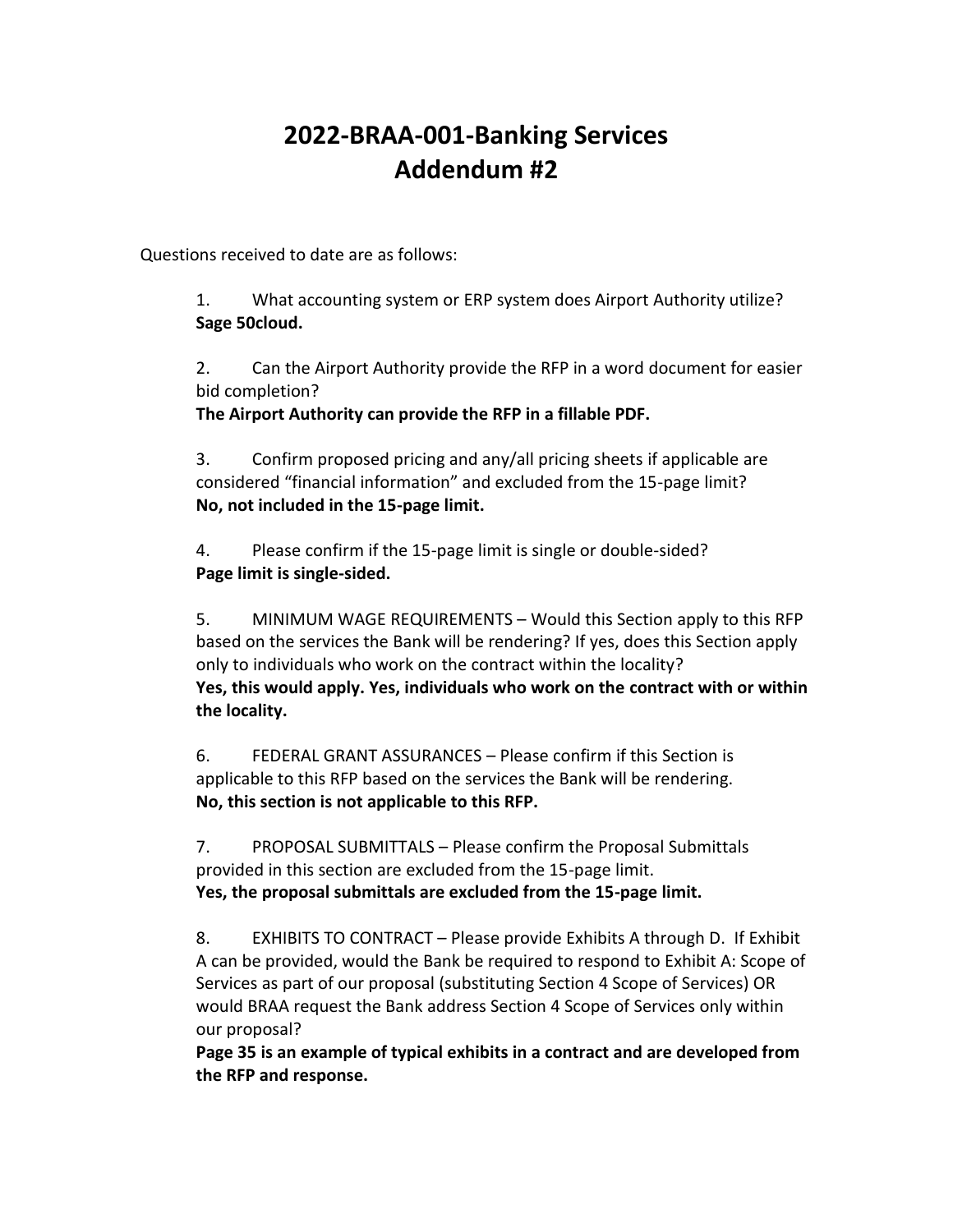9. Due to the ever-changing environment with Covid-19 and remote work, would you accept documents that are signed electronically with E-Sign or DocuSign?

**Yes, we accept documents that are signed electronically.** 

10. Would you be able to send a copy of the RFP and/or the documents requiring signature in a Word format?

**Yes, the fillable pdf form of the Banking RFP is available via the Airport Authority's website using the following link: <https://bocaairport.com/all-bids/>**

11. Picture or model number of your Livewire Kiosk POS. Who is the thirdparty administrator here? Do these payments reflect on the Paya statements? **Model#: BRAA-001 and BRAA-002. Kiosk was built and designed for the Airport Authority specifically. Livewire is the third-party administrator. No, the payments would not be reflected on the Paya statements.** 

12. As for the Paya statements, volumes range from October \$730, November \$5,000, and December \$2940. Is this fluctuation normal and what are the annual volumes?

**These fluctuations are normal due to technical difficulties with the kiosk and the seasonal nature of the airport and badge fees largely dependent on airfield projects.** 

13. Tell us how payments are accepted online, what are the payments for and are there separate statements outside of Paya?

**The payments are called in over the phone or a physical card is presented to the Office Manager and entered into the online portal. Payments are for Customs clearing and Badge fees. Yes, there are separate payments explained in #15 below.** 

14. Just clarifying that the credit card payments are accepted for security badges and US custom fees only, no other goods or services? **Yes, only security badges and US custom fees.** 

15. Please expand *clearing* with Great American Financial Services, is this your gateway, what do they do for your processing? Are there statements? **Correction: POS terminal is the Livewire Kiosk. Transactions processed through the Livewire Kiosk go to the secure payment gateway, Freedom Pay. Freedom Pay gathers the information and allows staff to create batches and initiate**